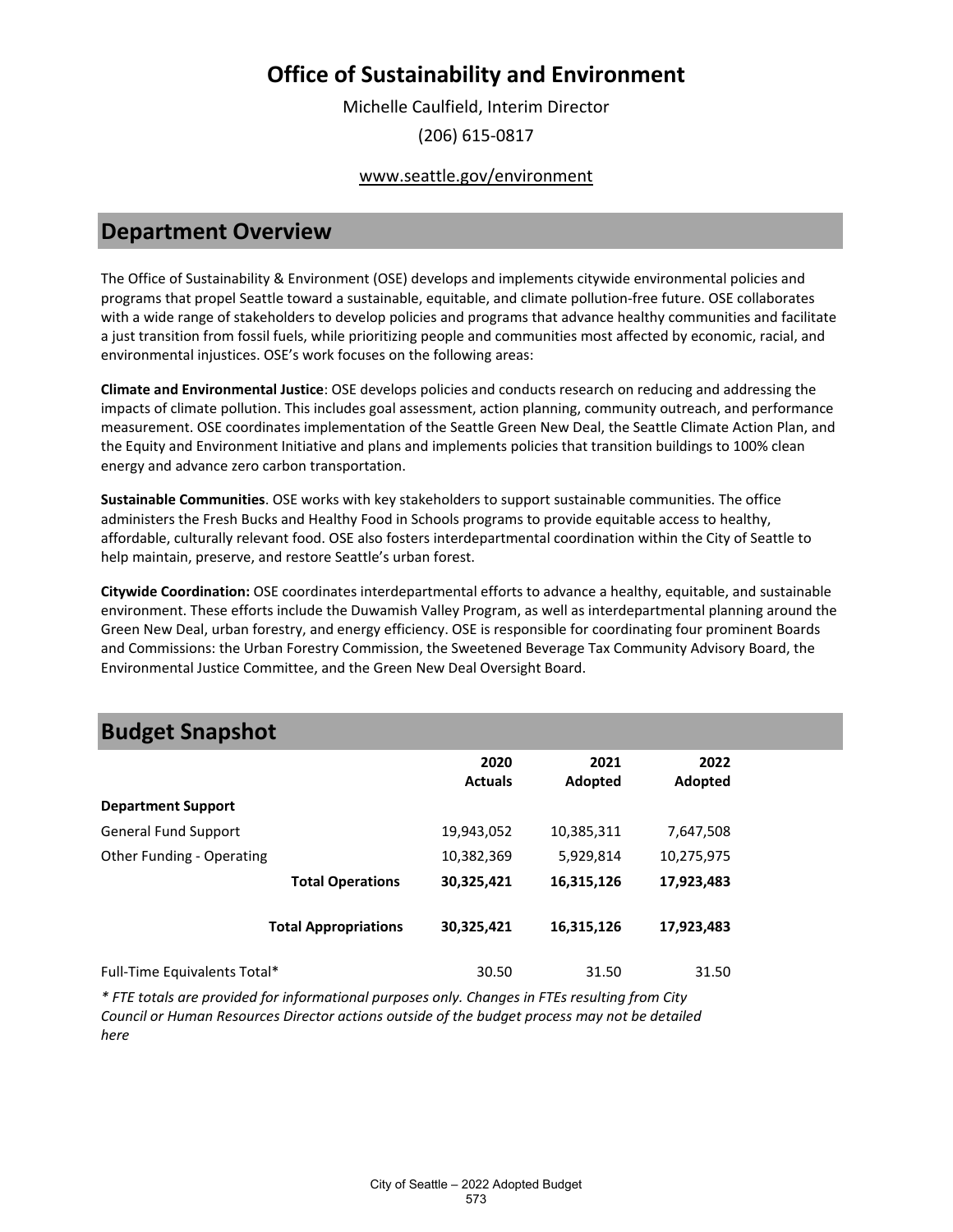## **Budget Overview**

The 2022 Adopted Budget represents a significant investment in OSE's Climate Justice and Equity initiatives, including the Duwamish Valley Program and the Green New Deal. These proposals boost OSE's General Fund and payroll expense tax-funded programming by \$1.6 million compared to the 2021 Adopted Budget.

After being delayed due to the COVID-19 pandemic, the Green New Deal (GND) launched in 2021 with the establishment of the Green New Deal Oversight Board (GNDOB), which will help to oversee and advise the implementation of Green New Deal policies in Seattle. The adopted budget includes \$14.3 million in dedicated Green New Deal funding, consistent with the City Council's "Jumpstart" priorities. The following Green New Deal items are budgeted in OSE and funded by the payroll expense tax:

- Duwamish Valley Program investments supporting the green economy and environmental justice (see below): \$1,775,000; Environmental Justice Fund: \$550,000 in new grant funding;
- Clean Buildings Accelerator program to help business owners comply with new state commercial buildings standards: \$220,000; and
- Oil home heating conversions: \$200,000 in one-time funding for rebates and staff support.
- Clean Energy Pre-Apprenticeship Scholarships for clean energy workforce job training: \$1,000,000. (Funding for this item has been shifted to payroll expense tax by the City Council. For more, see Council Changes section of the Budget Overview.)

Additional payroll tax funded Green New Deal items are proposed in the Office of Planning and Community Development (OPCD), the Office of Housing (OH), and Seattle Department of Transportation (SDOT). \$6.5 million is also budgeted in Finance General as a set-aside for priorities that will be identified by the GNDOB and the citywide GND interdepartmental team (IDT).

The adopted budget also deepens investments in the Duwamish Valley with \$8.5 million in new investments for the Duwamish Valley Program across OSE, OPCD, SDOT, and Seattle Parks and Recreation (SPR). These investments will build on grant-funded work establishing a Duwamish Valley Resilience District. These efforts are also intended to advance the goals and principles of the Green New Deal by focusing on job creation and a just transition away from fossil fuels. Of this \$8.5 million, \$2.35 million is budgeted in OSE and includes:

- Green New Deal investments that target Duwamish Valley communities: \$1,775,000 (see item above), which includes \$500,000 for expanding investments in youth leadership and training opportunities, \$1 million in rebates for electric heavy duty vehicles operating in Duwamish-area neighborhoods, and \$275,000 for Clean Energy workforce development;
- Greening and improving urban tree cover in industrial spaces: \$300,000; and
- Duwamish-area small business support: \$275,000.

Details on these items can be found in the Incremental Budget Changes section.

**Ongoing initiative support:** The 2022 Adopted Budget continues to fund existing initiatives in OSE that support tackling the climate crisis and growing sustainable communities, including:

- Fresh Bucks & Food Policy Initiatives
- Equity and Environment Initiative
- Equitable Transportation
- Building Energy Policy & Programs
- Building Energy Benchmarking & Tune-Ups
- Urban Forestry

OSE will also continue to coordinate and provide technical assistance for the interdepartmental Municipal Energy Efficiency Project (MEEP). MEEP is a capital project spanning multiple departments that makes energy efficiency improvements to City-owned facilities. In 2022, this programming will be supported by \$2.9 million in Real Estate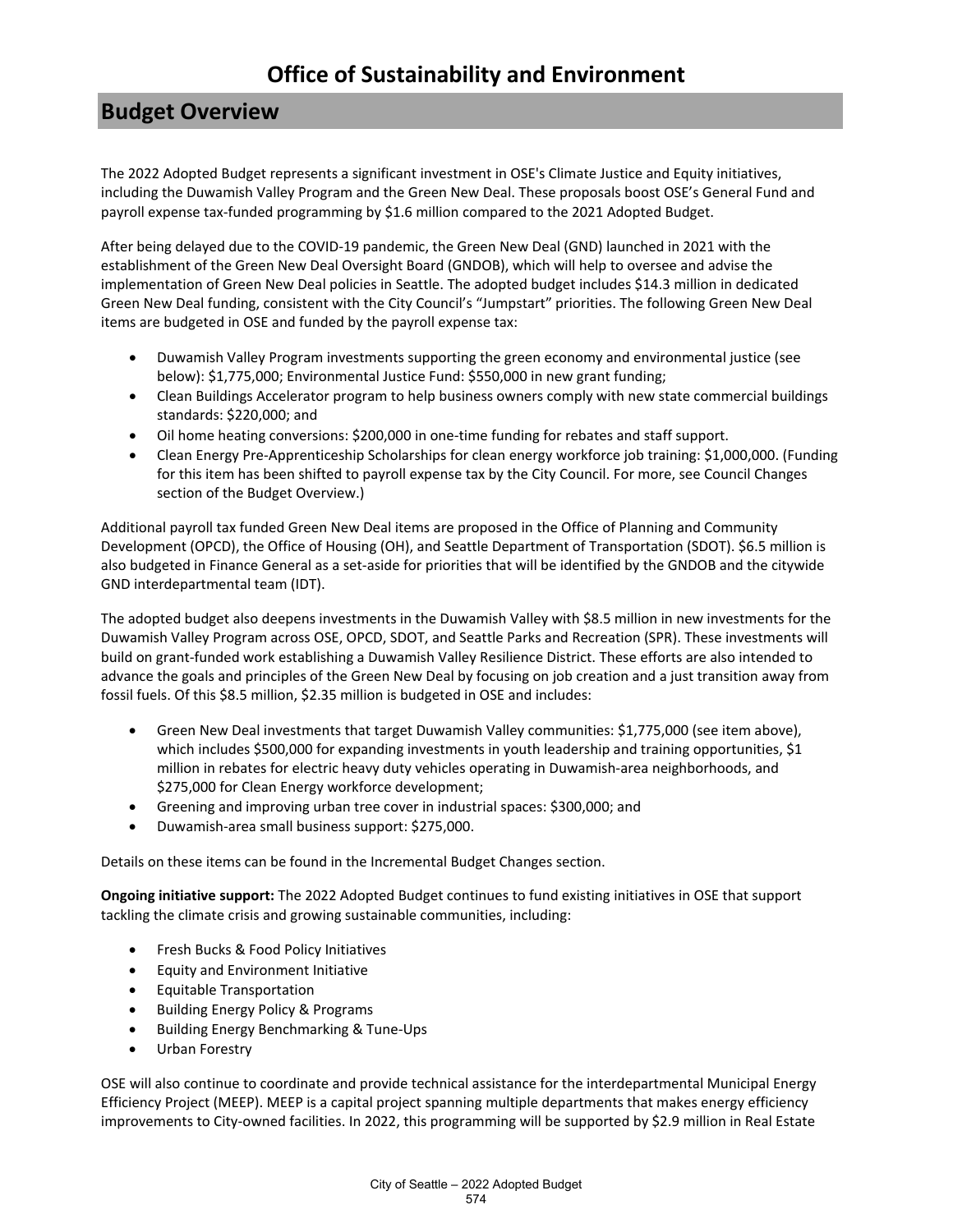Excise Tax (REET) revenues, an increase of \$445,000 over 2021, with additional funding provided to Seattle Public Library and the Seattle Department of Parks and Recreation. This funding is appropriated in the relevant departments' capital budgets. For more detail about this project, please see the Municipal Energy Efficiency Project located in the Department of Finance and Administrative Services' 2022-2027 Capital Improvement Program.

#### **Council Changes to the Proposed Budget:**

The City Council modified the Mayor's 2022 Proposed Budget as follows:

- Allocate \$308,000 in Coronavirus Local Fiscal Recovery (CLFR) funds directly to OSE as part of Seattle Rescue Plan 3 (SRP3). This investment is intended to support a "prescription food pilot" providing food support for low-income American Indian and Alaska Natives. See the Seattle Rescue Plan section of this 2022 Budget Book for more on SRP3.
- Shifts \$1,275,000 in proposed programming from the General Fund to the Payroll Expense Tax Fund, consisting of \$1,000,000 for Clean Energy Jobs Pre-Apprenticeships (a Green New Deal item) and \$275,000 for Duwamish Business Relief;

Please see the Incremental Budget Changes section for more detail on each City Council Change in the 2022 Adopted Budget.

#### **Ongoing City Council Proviso to the Adopted 2022 Budget**

The following Proviso was included in the 2022 Adopted Budget:

• Reserve \$200,000 in funding for the Duwamish Valley Youth Corps out of the Proposed Budget's \$500,000 investment in Duwamish Valley youth leadership programs.

Please see the Incremental Budget Changes section for more information on this City Council Proviso.

## **Incremental Budget Changes**

### **Office of Sustainability and Environment**

|                                                              | <b>Dollars</b> | <b>FTE</b> |
|--------------------------------------------------------------|----------------|------------|
| 2021 Adopted Budget                                          | 16,315,126     | 31.50      |
| <b>Baseline</b>                                              |                |            |
| Remove 2021 Joint COVID-19 Relief Plan amounts from baseline | (3,400,000)    |            |
| Restore Transportation Electrification Program Budget        | 25,000         |            |
| Restore Professional Development Funds                       | 15,000         |            |
| Restore Community Partnership Support                        | 10,000         |            |
| <b>Restore Communications Budget</b>                         | 10,500         |            |
| Language Premium Staff Stipend                               | 2,400          |            |
| Citywide Adjustments for Standard Cost Changes               | 70,485         |            |
| <b>Baseline Adjustments for Personnel Costs</b>              | 77,047         |            |
| Revenue Adjustments - Benchmarking & Tune-Up                 |                |            |
| Revenue Adjustments                                          |                |            |
|                                                              |                |            |

#### **Proposed Operating**

Expand Youth Leadership, Capacity Building, and Duwamish Valley Youth Corps 500,000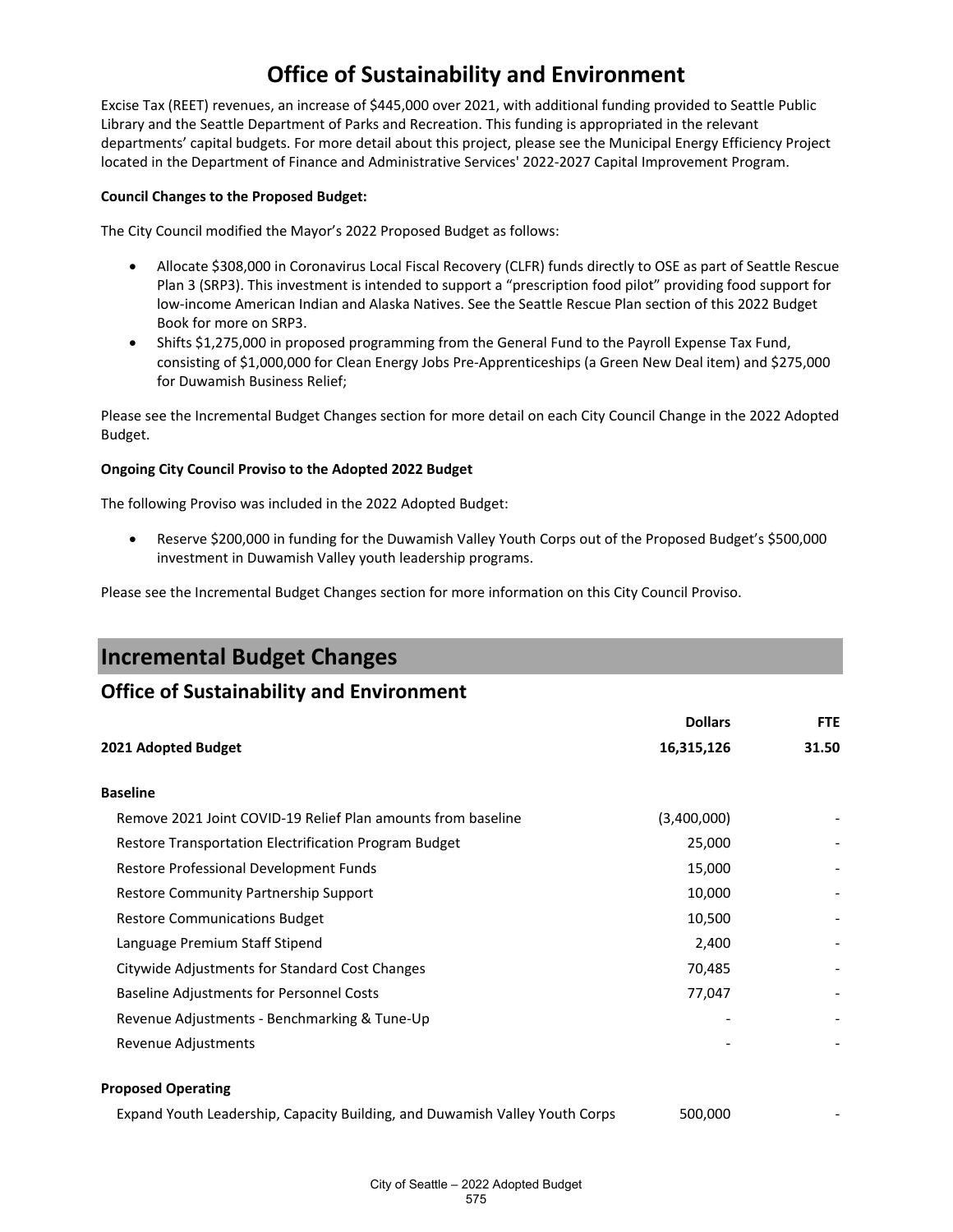| <b>Total 2022 Adopted Budget</b>                                                                                          | \$17,923,483 | 31.50 |
|---------------------------------------------------------------------------------------------------------------------------|--------------|-------|
| <b>Total Incremental Changes</b>                                                                                          | \$1,608,357  |       |
| Proviso \$200,000 payroll expense tax in OSE to support youth leadership<br>programs in the Duwamish Valley               |              |       |
| <b>Council Provisos</b>                                                                                                   |              |       |
| Changes to Jumpstart Fund Expenditures, Coronavirus Local Recovery Fund<br>Resources, and Other Community-Led Investments | 308,000      |       |
| Council                                                                                                                   |              |       |
| <b>Green New Deal Coordination</b>                                                                                        | 15,000       |       |
| <b>Transportation Electrification Program Support</b>                                                                     | 154,926      |       |
| Clean Energy Pre-Apprenticeship Scholarships                                                                              | 1,000,000    |       |
| Increase Environmental Justice Fund (Equitable Communities Initiative)                                                    | 550,000      |       |
| Clean Buildings Accelerator Program                                                                                       | 220,000      |       |
| Oil Home Heating Conversions                                                                                              | 200,000      |       |
| Rebates for Heavy-Duty Electric Vehicles                                                                                  | 1,000,000    |       |
| Greening Industrial Properties in the Duwamish Valley                                                                     | 300,000      |       |
| Duwamish Valley Business Relief and Response                                                                              | 275,000      |       |
| Duwamish Green Workforce Development Investments                                                                          | 275,000      |       |

# **Description of Incremental Budget Changes**

|                                                                                                                                                  | <b>Baseline</b> |  |  |
|--------------------------------------------------------------------------------------------------------------------------------------------------|-----------------|--|--|
| Remove 2021 Joint COVID-19 Relief Plan amounts from baseline                                                                                     |                 |  |  |
| Expenditures                                                                                                                                     | \$(3,400,000)   |  |  |
| This item removes from the baseline budget \$3.4 million that were used to fund emergency grocery vouchers<br>through the first quarter of 2021. |                 |  |  |
| <b>Restore Transportation Electrification Program Budget</b>                                                                                     |                 |  |  |
| Expenditures                                                                                                                                     | \$25,000        |  |  |
| This item restores \$25,000 to the Transportation Electrification program budget, reversing a one-time 2021<br>reduction.                        |                 |  |  |
| <b>Restore Professional Development Funds</b>                                                                                                    |                 |  |  |
| Expenditures                                                                                                                                     | \$15,000        |  |  |
| This item restores \$15,000 for OSE's professional development budget, reversing a one-time 2021 reduction.                                      |                 |  |  |
| <b>Restore Community Partnership Support</b>                                                                                                     |                 |  |  |
| Expenditures                                                                                                                                     | \$10,000        |  |  |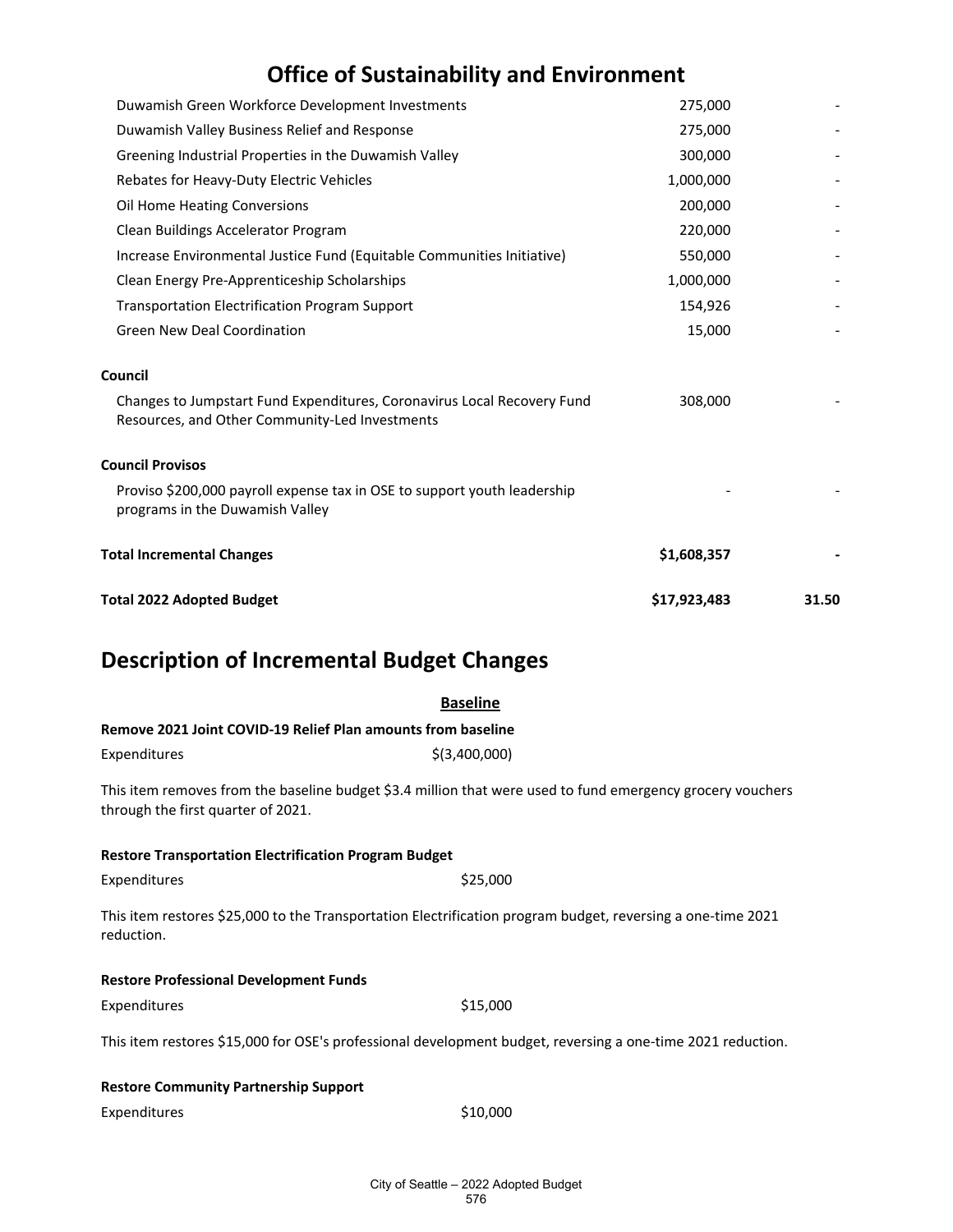This item restores \$10,000 to OSE's budget for sponsorship and participation in community partners' annual events, reversing a one-time 2021 cut. This funding has previously supported partner events and OSE's Earth Day event but will be applied in 2022 entirely towards supporting partner organizations.

| <b>Restore Communications Budget</b>                                                       |          |  |  |
|--------------------------------------------------------------------------------------------|----------|--|--|
| <b>Expenditures</b>                                                                        | \$10,500 |  |  |
| This item restores \$10,500 to OSE's communications budget, reversing a one-time 2021 cut. |          |  |  |
| Language Premium Staff Stipend                                                             |          |  |  |
| <b>Expenditures</b>                                                                        | \$2,400  |  |  |
|                                                                                            |          |  |  |

This item increases ongoing appropriation authority for language services stipends. Per the Coalition of City Unions collective bargaining agreement, City employees who are multilingual and provide language services, such as interpretation and translation, to communicate with clients and/or other employees in business-related situations are now eligible for a monthly language premium stipend. The amounts in the 2022 budget are estimates based on the eligible employees from 2021.

#### **Citywide Adjustments for Standard Cost Changes**

Expenditures \$70,485

Citywide technical adjustments made in the baseline phase reflect changes to internal services costs, including rates from the Department of Finance & Administrative Services, Seattle Information Technology Department, Seattle Department of Human Resources, and for healthcare, retirement and industrial insurance charges for the department. These adjustments reflect initial assumptions about these costs and inflators early in the budget process.

#### **Baseline Adjustments for Personnel Costs**

Expenditures \$77,047

This centrally administered change adjusts appropriations to restore the annual wage increase for non-represented Executives, Managers and Strategic Advisors, which was forgone in 2021 due to financial constraints.

|  | Revenue Adjustments - Benchmarking & Tune-Up |
|--|----------------------------------------------|
|--|----------------------------------------------|

Revenues  $$61,000$ 

This item revises the revenues forecasted in 2022 for the benchmarking & tune-ups programs (currently projected at zero). Revenue is projected at \$20,000 for Benchmarking and for \$41,000 for Tune-Ups.

#### **Revenue Adjustments**

Revenues \$949,872

This is a technical adjustment to align base revenues with forecast revenues for the 2022 Budget. Revenues in this department are General Fund cost recovery for central services provided by this department and charged to the sixfunds.

#### **Proposed Operating**

**Expand Youth Leadership, Capacity Building, and Duwamish Valley Youth Corps**

Expenditures \$500,000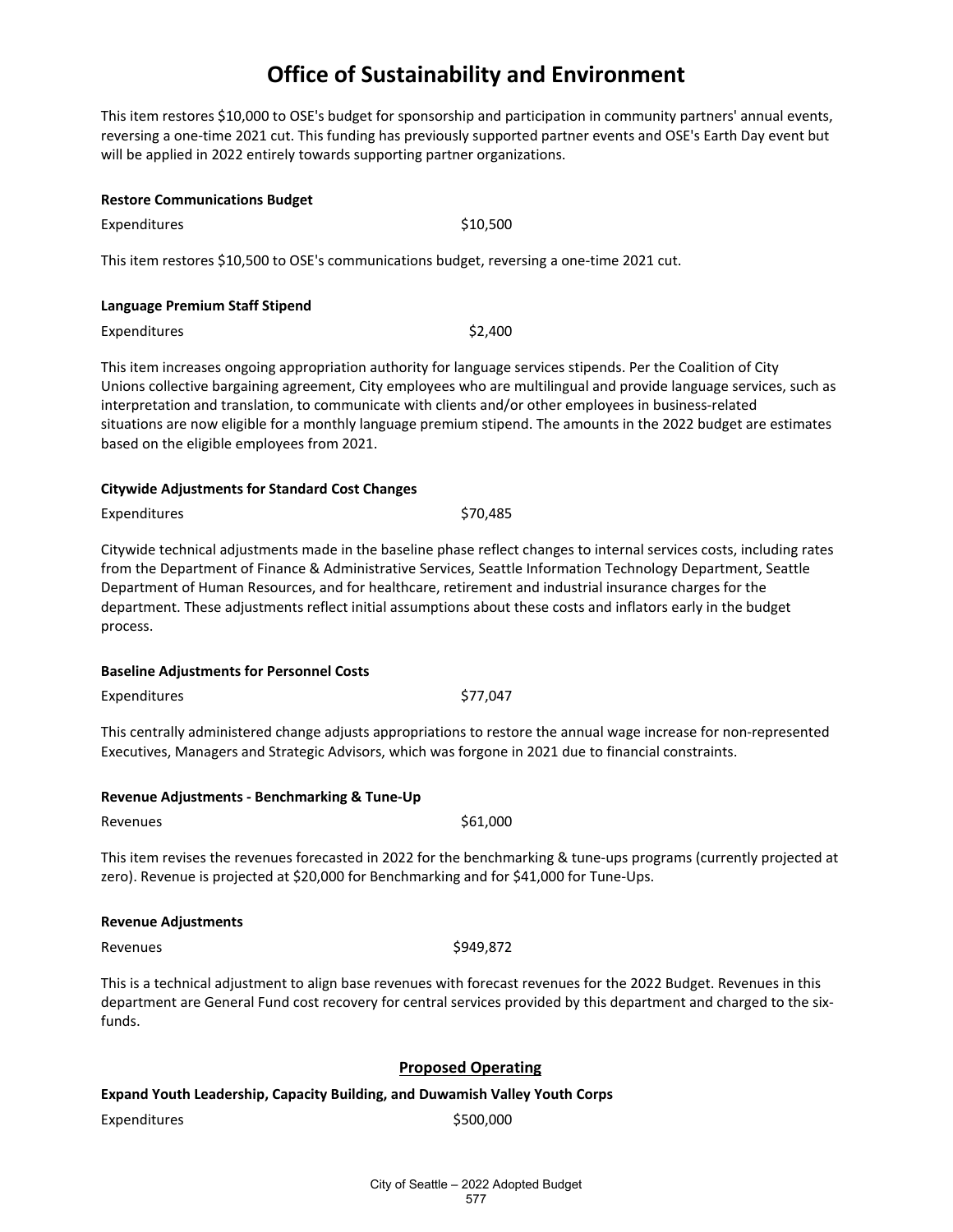This Green New Deal item expands the youth leadership and capacity building in the Duwamish Valley by providing funding for expanded participation, capacity building, youth workforce development, and recreational programming. This funding will support partnerships between the City and community organizations on planned utility, transportation, and parks and recreation investments that benefit youth and the community. Specific support will expand the number of youth served per year, provide up to 50 youth summer jobs with the City and Port, support 12 new Youth Leadership Council members, and provide additional community organizational capacity. This item is part of a package of investments that expand the Duwamish Valley Program in 2022 and are also part of a package of Green New Deal items funded by payroll expense tax (Jumpstart) funds.

#### **Duwamish Green Workforce Development Investments**

Expenditures \$275,000

This Green New Deal item funds efforts to connect major upcoming investments in the Duwamish Valley to local job creation. This funding will address priorities from the Industrial and Maritime Strategy as well as the Duwamish Valley Action Plan, and will focus on green economy careers, aiming to facilitate pathways to jobs in manufacturing, logistics, and the maritime sector, as well as work supporting sea level rise adaptation, the electric vehicle industry, and climate change resilience. These items are part of a package of investments that expand the Duwamish Valley Program in 2022, and also form parts of a package of Green New Deal items funded by payroll expense tax (Jumpstart) funds.

#### **Duwamish Valley Business Relief and Response**

Expenditures \$275,000

This item provides funding to support small and industrial businesses in South Park and Georgetown with technical assistance, marketing support, and financial advice to assist with COVID-19 relief and response. Funding will also be applied towards facilitating contracting and procurement for local vendors with the City of Seattle. These collaborations will also serve to advance development of the Duwamish Valley Resilience District. This parallels work that is being funded by a grant from Robert Wood Johnson Foundation for the Duwamish Valley Resilience District. This item is part of a package of investments that expand the Duwamish Valley Program for 2022. In the proposed budget this was funded with General Fund appropriation. In the adopted, Council amended this item to fund it out of the Payroll Expense Tax Fund.

#### **Greening Industrial Properties in the Duwamish Valley**

Expenditures \$300,000

This item provides GF funding for community-led efforts to green the industrial areas of South Park and Georgetown. Funding would support grants to community-based organizations for outreach, engagement, and implementation of greening efforts in private industrial properties. Some of this funding may also support Seattle Department of Transportation and Seattle Public Utilities in these departments' efforts to green the right of way and work related to water management. These items are part of a package of investments that expand the Duwamish Valley Program in 2022.

#### **Rebates for Heavy-Duty Electric Vehicles**

Expenditures \$1,000,000

This Green New Deal item provides one-time funding for electric heavy duty vehicle rebates for operators in the Duwamish Valley. Examples include drayage trucks, schoolbuses, and other industrial and commercial fleets. This item is part of a package of investments that expand the Duwamish Valley Program in 2022 and is also part of a package of Green New Deal items funded by payroll expense tax (Jumpstart) funds.

#### **Oil Home Heating Conversions**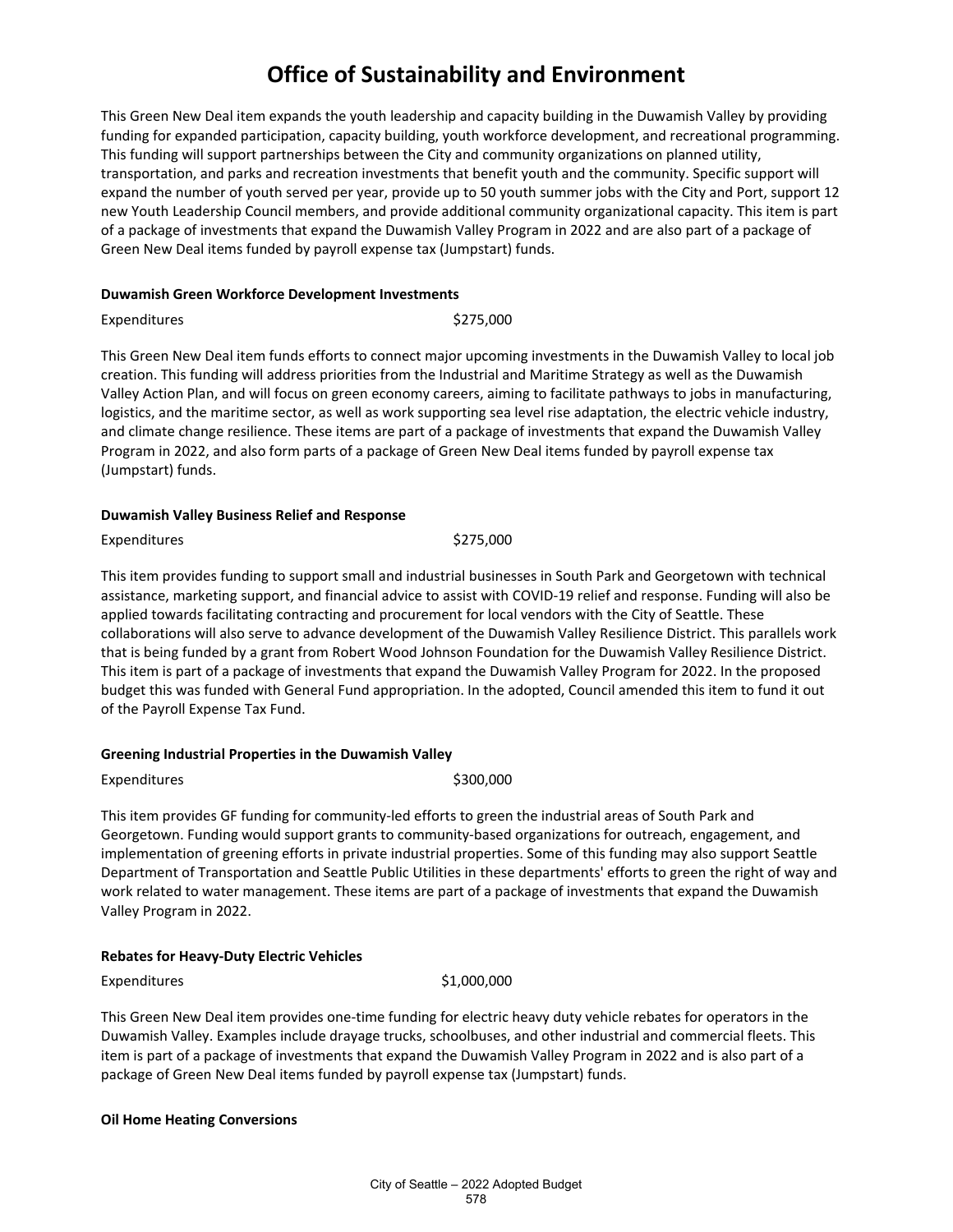#### Expenditures \$200,000

This Green New Deal item adds \$200,000 in one-time appropriation to support the Clean Heat Program for oil-toelectric heat pump conversions for both low-income and middle-income households. This is part of a larger package totaling \$1.7 million in one-time funding split between the Office of Housing (OH) and OSE. This appropriation at OSE will fund additional conversion rebates for middle-income households, targeted outreach to BIPOC and historically disadvantaged communities, and temporary staffing to support program implementation. In future years, this programming at both OSE and OH will be supported by revenues from the Oil Home Heating Tax, which has been delayed until April 2022. An accompanying request for \$1.5 million is in the adopted budget for the Office of Housing. This is part of a package of Green New Deal items funded by payroll expense tax (Jumpstart) funds.

#### **Clean Buildings Accelerator Program**

Expenditures  $\sim$  5220.000

This Green New Deal item funds development and implementation of a Clean Buildings Accelerator program. This program will provide support services for under-resourced building owners to comply with Washington State Clean Buildings Standards. This support would capitalize on the opportunity for early compliance incentive funding provided by the State, as well as making building owners eligible for existing efficiency incentives offered by Seattle City Light. This work will also help prepare buildings owners for future Seattle emissions standards. This is part of a package of Green New Deal items funded by payroll expense tax (Jumpstart) funds.

#### **Increase Environmental Justice Fund (Equitable Communities Initiative)**

| Expenditures | \$550,000 |
|--------------|-----------|
|--------------|-----------|

This item adds \$550,000 to the Environmental Justice Fund. These investments aim to provide immediate and longterm funding for community-based efforts to address health disparities through investments in food access and environmental justice. This is part of package of Green New Deal items funded by payroll expense tax (Jumpstart) funds.

This investment was recommended by the Equitable Communities Initiative Task Force.

#### **Clean Energy Pre-Apprenticeship Scholarships**

Expenditures \$1,000,000

This Green New Deal item adds \$1 million for Clean Energy Pre-Apprenticeship Scholarships. This funding will pay for application and enrollment costs, tools, PPE, and work gear. Post-training support services for new apprentices will also be provided with the goal of increasing retention in the clean energy workforce. Funding will also support targeted inclusive outreach (in-language and through trusted networks) to advance green and just workforce development and priority hire goals. This is part of a package of Green New Deal items, with this item funded by funding provided from the federal government for COVID-19 relief.

This item was originally part of the proposed budget's Seattle Rescue Plan 3 and was GF-funded, enabled by Coronavirus Local Fiscal Recovery (CLFR) funds. Council amended this item to fund it with payroll expense tax funding.

| <b>Transportation Electrification Program Support</b> |           |
|-------------------------------------------------------|-----------|
| Expenditures                                          | \$154.926 |
| Revenues                                              | \$154.926 |

This proposal provides funding for a Planning and Development Specialist, Sr., supporting the Transportation Electrification (TE) Program. This position will provide project management, interdepartmental coordination, and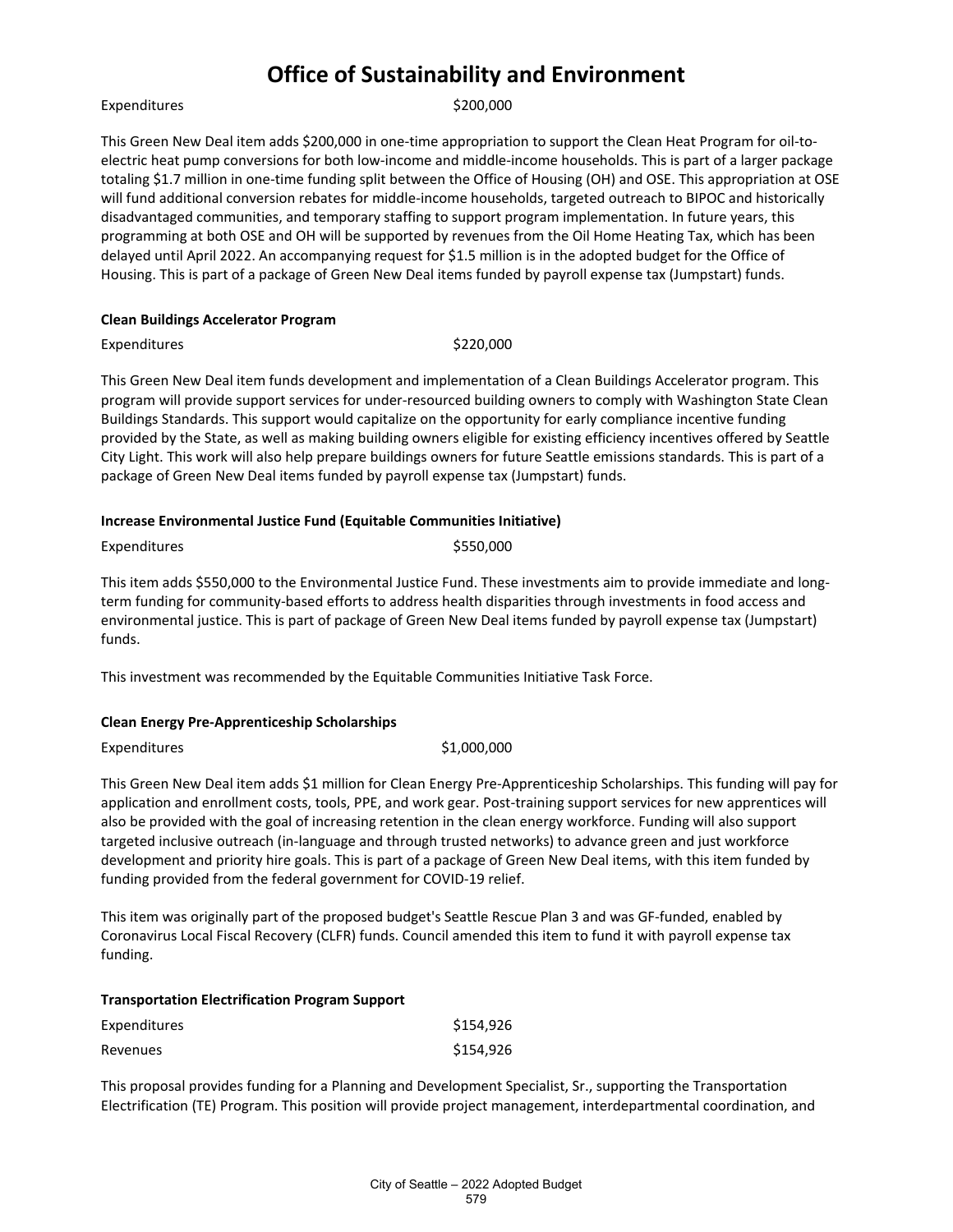research support for the Citywide TE Program. No new position authority is required. Seattle City Light will reimburse OSE for this body of work through 2025.

#### **Green New Deal Coordination**

Expenditures \$15,000

This item adds \$15,000 in General Fund appropriation for coordination between internal (City) and external (Oversight Board) Green New Deal teams. This includes funding for work planning, coordination meetings, retreats and workshops, facilities rentals, and materials.

#### **Council**

#### **Changes to Jumpstart Fund Expenditures, Coronavirus Local Recovery Fund Resources, and Other Community-Led Investments**

Expenditures \$308,000

This Council Budget Action includes several CLFR-funded items, either directly or via revenue replacement, comprising Seattle Rescue Plan 3 (SRP3). For OSE this includes funding for a prescription food pilot serving lowincome American Indians and Alaska Natives. See the Seattle Rescue Plan section of this 2022 Budget Book for more on SRP3.

#### **Council Provisos**

#### **Proviso \$200,000 payroll expense tax in OSE to support youth leadership programs in the Duwamish Valley**

This Council Budget Action imposes the following proviso:

"Of the appropriation in the 2022 budget for the Office of Sustainability and Environment, at least \$200,000 is appropriated solely for an organization that operates an established youth engagement program focusing on environmental justice and job skills and may be spent for no other purpose."

This is intended to support an organization that works to develop youth leadership, workforce training, and capacity building in the Duwamish Valley, such as the Duwamish Valley Youth Corps. The Human Services Department (HSD) has provided funding (ranging from about \$110,000 to \$150,000) for the Duwamish Valley Youth Corps every year since 2018. HSD will not be funding the organization in 2022.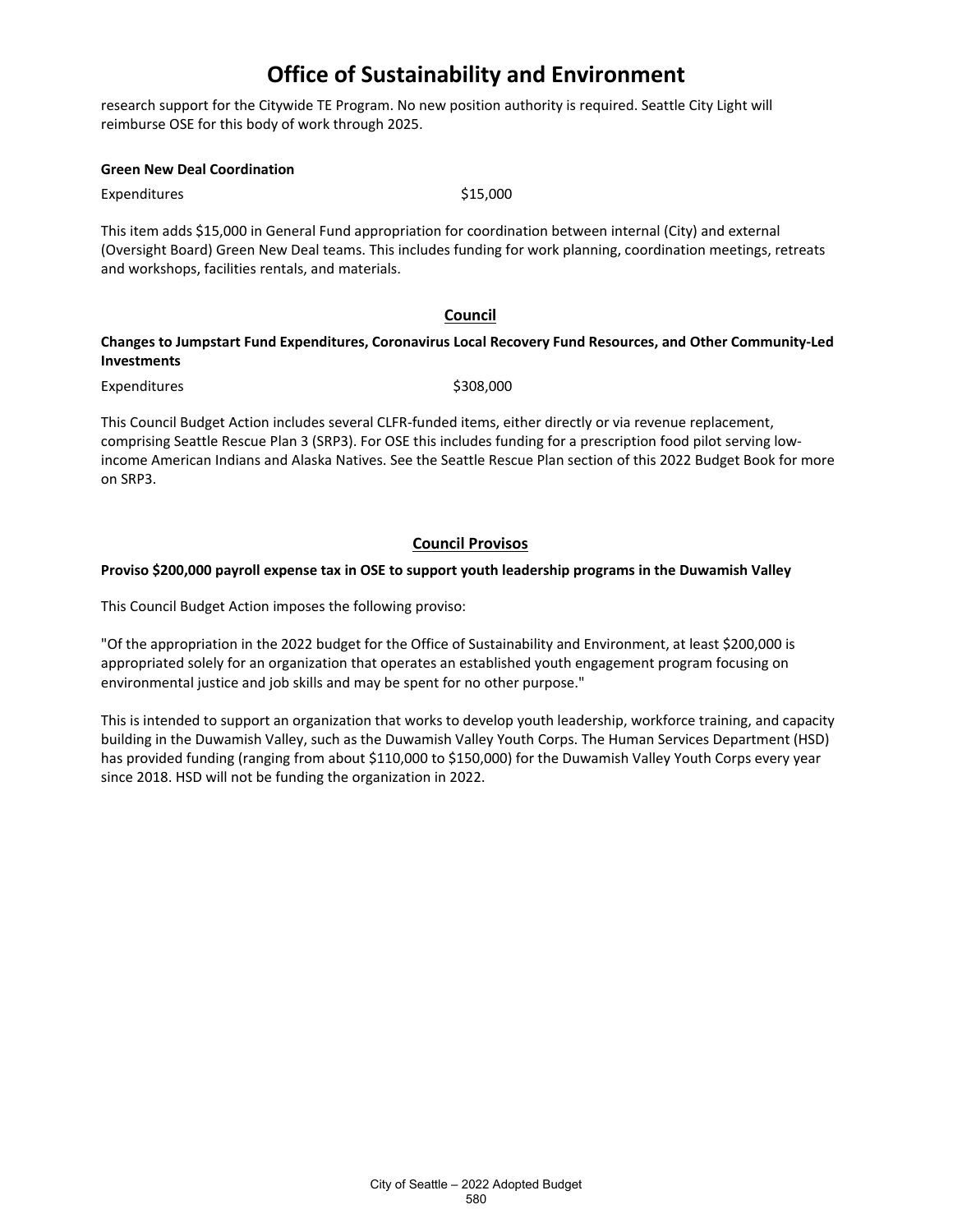| <b>EXPETIQILUI E OVEI VIEW</b>                               |                        |                 |                 |
|--------------------------------------------------------------|------------------------|-----------------|-----------------|
| <b>Appropriations</b>                                        | 2020<br><b>Actuals</b> | 2021<br>Adopted | 2022<br>Adopted |
| OSE - BO-SE-X1000 - Office of Sustainability and Environment |                        |                 |                 |
| 00100 - General Fund                                         | 19,943,052             | 10,385,311      | 7,647,508       |
| 00155 - Sweetened Beverage Tax Fund                          | 10,382,369             | 5,929,814       | 5,947,975       |
| 14000 - Coronavirus Local Fiscal Recovery<br>Fund            |                        |                 | 308,000         |
| 14500 - Payroll Expense Tax                                  |                        |                 | 4,020,000       |
| Total for BSL: BO-SE-X1000                                   | 30,325,421             | 16,315,126      | 17,923,483      |
| <b>Department Total</b>                                      | 30,325,421             | 16,315,126      | 17,923,483      |
| Department Full-Time Equivalents Total*                      | 30.50                  | 31.50           | 31.50           |

*\* FTE totals are provided for informational purposes only. Changes in FTEs resulting from City Council or Human Resources Director actions outside of the budget process may not be detailed here*

# **Budget Summary by Fund Office of Sustainability and Environment**

|                                                | 2020<br><b>Actuals</b> | 2021<br>Adopted | 2022<br>Adopted |
|------------------------------------------------|------------------------|-----------------|-----------------|
| 00100 - General Fund                           | 19,943,052             | 10,385,311      | 7,647,508       |
| 00155 - Sweetened Beverage Tax Fund            | 10,382,369             | 5,929,814       | 5,947,975       |
| 14000 - Coronavirus Local Fiscal Recovery Fund | -                      |                 | 308,000         |
| 14500 - Payroll Expense Tax                    |                        |                 | 4,020,000       |
| <b>Budget Totals for OSE</b>                   | 30,325,421             | 16,315,126      | 17,923,483      |

# **Revenue Overview**

**Expenditure Overview**

| <b>2022 Estimated Revenues</b> |                                          |                |           |           |
|--------------------------------|------------------------------------------|----------------|-----------|-----------|
| <b>Account</b>                 |                                          | 2020           | 2021      | 2022      |
| Code                           | <b>Account Name</b>                      | <b>Actuals</b> | Adopted   | Adopted   |
| 331110                         | <b>Direct Fed Grants</b>                 | 9,592,625      |           |           |
| 337010                         | Grants & Contr From Local Govt           | 39,240         |           |           |
| 341300                         | Administrative Fees & Charges            |                |           | 154,926   |
| 341900                         | <b>General Government-Other Rev</b>      | 2,536,876      | 2,255,179 | 3,205,051 |
| 350180                         | Misc Fines & Penalties                   | 8,500          |           | 61,000    |
|                                | Total Revenues for: 00100 - General Fund | 12,177,241     | 2,255,179 | 3,420,977 |
| 331110                         | <b>Direct Fed Grants</b>                 | 2.944          |           |           |